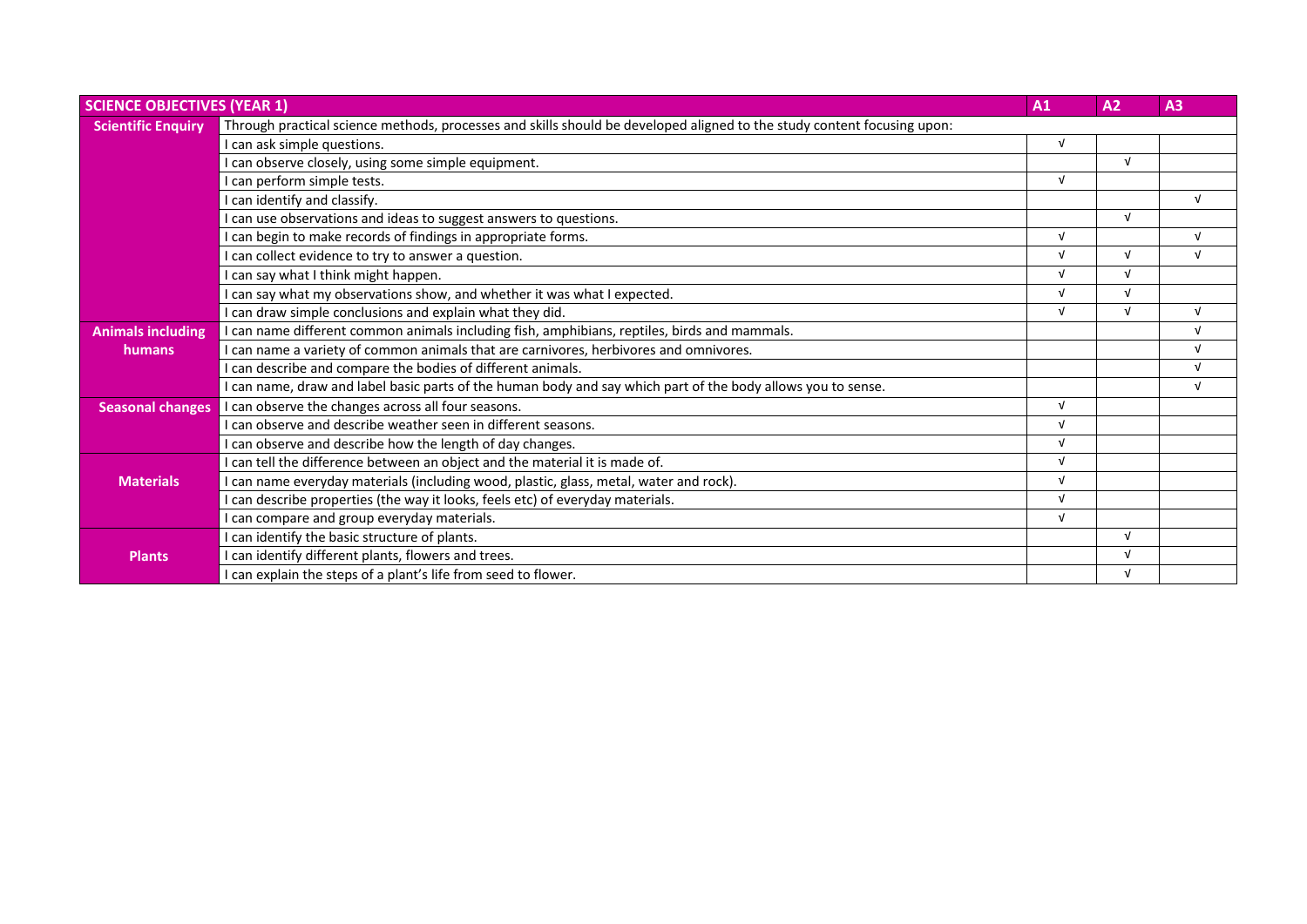| <b>SCIENCE OBJECTIVES (YEAR 2)</b> |                                                                                                                                     | A1         | A <sub>2</sub> | A3         |
|------------------------------------|-------------------------------------------------------------------------------------------------------------------------------------|------------|----------------|------------|
| <b>Scientific Enquiry</b>          | Through practical science methods, processes and skills should be developed aligned to the study content focusing upon:             |            |                |            |
|                                    | I can ask simple questions.                                                                                                         | $\sqrt{ }$ |                |            |
|                                    | I can observe closely, using some simple equipment.                                                                                 |            | $\sqrt{ }$     |            |
|                                    | I can perform simple tests.                                                                                                         | $\sqrt{ }$ |                |            |
|                                    | I can identify and classify.                                                                                                        | $\sqrt{ }$ |                |            |
|                                    | I can use observations and ideas to suggest answers to questions.                                                                   |            | $\sqrt{ }$     |            |
|                                    | I can gather and record data to help in answering questions and consider presenting findings.                                       | $\sqrt{ }$ | $\sqrt{ }$     | $\sqrt{ }$ |
|                                    | I can start to consider the idea of fair testing.                                                                                   | $\sqrt{ }$ |                |            |
|                                    | I can say what I think might happen.                                                                                                | $\sqrt{ }$ | $\sqrt{ }$     | $\sqrt{ }$ |
|                                    | I can describe my predictions and explain the conclusion.                                                                           | $\sqrt{ }$ | $\sqrt{ }$     | $\sqrt{ }$ |
| <b>Living Things and</b>           | I can explore and compare the differences between things that are living, dead and things that have never been alive.               | $\sqrt{ }$ |                |            |
| <b>Habitats</b>                    | I can describe how different habitats provide for the basic needs of different kinds of animals and plants.                         | $\sqrt{ }$ |                |            |
|                                    | I can identify that most living things live in habitats suited to their needs.                                                      | $\sqrt{ }$ |                |            |
|                                    | can understand that habitats, animals and plants depend on each other.                                                              | $\sqrt{ }$ |                |            |
|                                    | I can identify and name a variety of plants and animals in their habitats including micro-habitats.                                 | $\sqrt{ }$ |                |            |
|                                    | can describe how animals get their food from plants and other animals.                                                              | $\sqrt{ }$ |                |            |
|                                    | I can draw simple food chains and identify different sources of food.                                                               | $\sqrt{ }$ |                |            |
| <b>Animals Including</b>           | I can investigate and describe the basic needs of animals, including humans.                                                        |            |                | $\sqrt{ }$ |
| <b>Humans</b>                      | I can understand what animals and humans need to survive (water, food, air and shelter).                                            |            |                | $\sqrt{ }$ |
|                                    | I can investigate the importance of exercise, hygiene and eating a healthy balanced diet.                                           |            |                | $\sqrt{ }$ |
|                                    | I can understand and explain that animals, including humans, have offspring which grow into adults.                                 |            |                | $\sqrt{ }$ |
| <b>Plants</b>                      | I can find out and describe how plants need water, light and a suitable temperature to grow and stay healthy.                       |            | $\sqrt{ }$     |            |
|                                    | can observe and describe how seeds and bulbs grow into mature plants.                                                               |            | $\sqrt{ }$     |            |
| <b>Materials</b>                   | I can identify and compare the uses of everyday materials for a particular purpose (wood, metal, plastic, glass, brick, rock, paper | $\sqrt{ }$ |                |            |
|                                    | and cardboard).                                                                                                                     |            |                |            |
|                                    | I can investigate how solid objects can be bent, twisted, squashed or stretched.                                                    | $\sqrt{ }$ |                |            |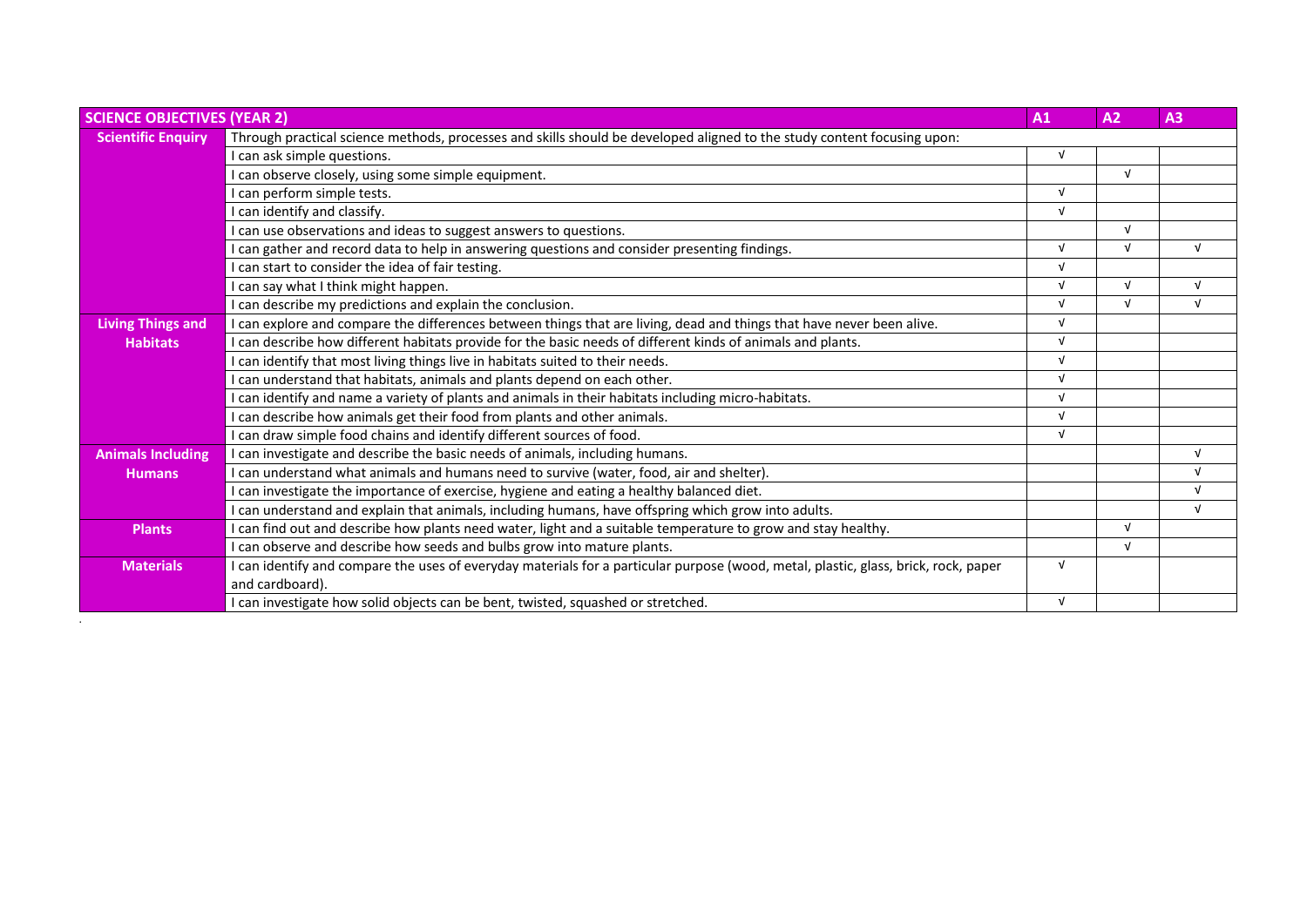| <b>SCIENCE OBJECTIVES (YEAR 3)</b> |                                                                                                                                        | A1         | A <sub>2</sub> | A3         |
|------------------------------------|----------------------------------------------------------------------------------------------------------------------------------------|------------|----------------|------------|
| <b>Scientific Enquiry</b>          | Through practical science methods, processes and skills should be developed aligned to the study content focusing upon:                |            |                |            |
|                                    | I can ask relevant questions.                                                                                                          |            |                |            |
|                                    | I can set up simple practical enquiries, comparative and fair tests.                                                                   |            | $\sqrt{ }$     |            |
|                                    | I can make accurate measurements using standard units, using some equipment.                                                           |            | $\sqrt{ }$     |            |
|                                    | I can gather, record, classify and present data in a variety of ways to help with answering questions.                                 | $\sqrt{ }$ | $\sqrt{ }$     | $\sqrt{ }$ |
|                                    | I can record findings using simple scientific language, drawings, labelled diagrams, bar charts and tables.                            | $\sqrt{ }$ |                |            |
|                                    | I can report on findings from enquiries including oral and written explanations, displays or presentations of results and conclusions. | $\sqrt{ }$ |                | $\sqrt{ }$ |
|                                    | I can use results to draw simple conclusions and suggest improvements.                                                                 | $\sqrt{ }$ | $\sqrt{ }$     | $\sqrt{ }$ |
|                                    | I can identify differences, similarities or changes related to simple scientific ideas and processes.                                  |            |                | $\sqrt{ }$ |
|                                    | I can use straightforward scientific evidence to answer questions or to support their findings.                                        | $\sqrt{ }$ |                | $\sqrt{ }$ |
|                                    | I can make generalisations and begin to identify simple patterns in results presented in tables.                                       | $\sqrt{ }$ |                |            |
| <b>Animals including</b>           | I can identify that animals (including humans) need the right types of nutrition.                                                      |            |                | $\sqrt{ }$ |
| humans                             | I can understand that animals cannot make their own food and they get their nutrition from what they eat.                              |            |                | $\sqrt{ }$ |
|                                    | I can identify that humans and some animals have skeletons and muscles for support, protection and movement.                           |            |                | $\sqrt{ }$ |
|                                    | I can explore what a plant needs in order to live and grow.                                                                            |            | $\sqrt{ }$     |            |
| <b>Plants</b>                      | I can investigate the way in which water is transported within plants.                                                                 |            |                |            |
|                                    | I can identify and describe the functions of different parts of flowering plants.                                                      |            | $\sqrt{ }$     |            |
|                                    | I can explore the part that flowers play in life cycle of flowering plants, including pollination, seed formation and seed dispersal.  |            | $\sqrt{ }$     |            |
|                                    | I can predict whether two magnets will attract or repel each other depending on which poles are facing.                                |            | $\sqrt{ }$     |            |
|                                    | I can compare and group a variety of materials on whether they are attracted to magnets.                                               |            | $\sqrt{ }$     |            |
|                                    | I can compare how things move on different surfaces.                                                                                   |            | $\sqrt{ }$     |            |
| <b>Forces and Magnets</b>          | I can describe magnets as having two poles.                                                                                            |            | $\sqrt{ }$     |            |
|                                    | I can observe how magnets attract and repel each other and attract some materials.                                                     |            | $\sqrt{ }$     |            |
|                                    | I can notice that some forces need contract between two objects, but magnetic forces can work at a distance.                           |            | $\sqrt{ }$     |            |
| <b>Rocks and Soil</b>              | I can describe how fossils are formed when things that have lived are trapped within rock.                                             | $\sqrt{ }$ |                |            |
|                                    | I can compare and group different kinds of rock by looking at their appearance and properties.                                         | $\sqrt{ }$ |                |            |
|                                    | I can recognise that soils are made from rock and organic matter.                                                                      | V          |                |            |
|                                    | I can recognise that we need light in order to see things and that dark is the absence of light.                                       | $\sqrt{ }$ |                |            |
|                                    | I can recognise that shadows are formed when light from a source is blocked by a solid object.                                         | $\sqrt{ }$ |                |            |
| <b>Light</b>                       | I can recognise that light from the sun can be dangerous and that there are ways to protect your eyes.                                 | $\sqrt{ }$ |                |            |
|                                    | I can find patterns in the way that the sizes of shadows change.                                                                       | $\sqrt{ }$ |                |            |
|                                    | I can notice that light is reflected from surfaces.                                                                                    | $\sqrt{ }$ |                |            |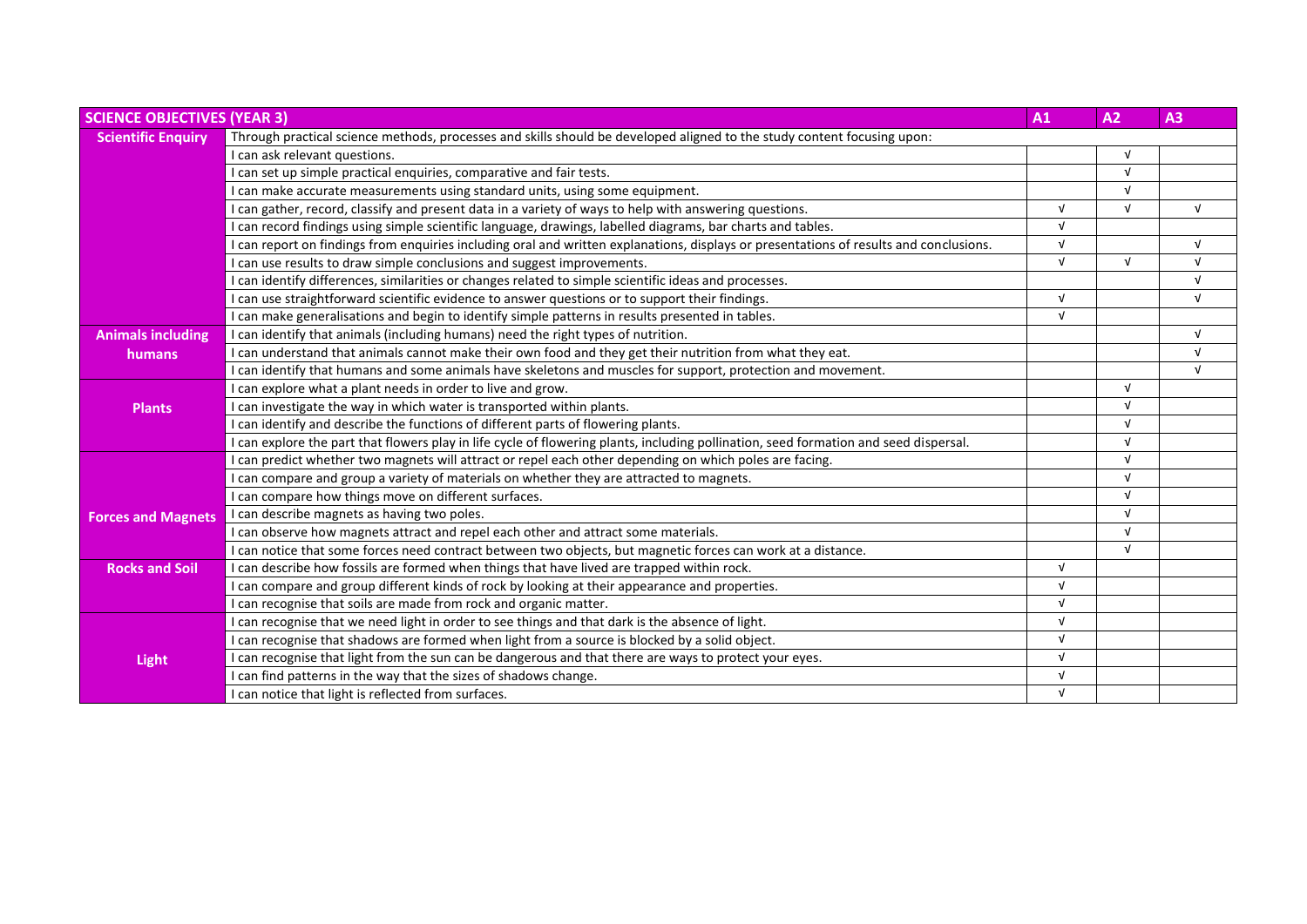| <b>SCIENCE OBJECTIVES (YEAR 4)</b> |                                                                                                                                          | A1         | A2             | A3         |
|------------------------------------|------------------------------------------------------------------------------------------------------------------------------------------|------------|----------------|------------|
| <b>Scientific Enquiry</b>          | Through practical science methods, processes and skills should be developed aligned to the study content focusing upon:                  |            |                |            |
|                                    | I can ask relevant questions.                                                                                                            |            | N              |            |
|                                    | I can set up simple practical enquiries, comparative and fair tests.                                                                     |            | $\sqrt{ }$     |            |
|                                    | I can make accurate measurements using standard units, using a range of equipment.                                                       |            | $\sqrt{ }$     |            |
|                                    | I can gather, record, classify and present data in a variety of ways to help with answering questions.                                   | $\sqrt{ }$ |                |            |
|                                    | I can record findings using scientific language, drawings, labelled diagrams, bar charts and tables.                                     | $\sqrt{ }$ |                | $\sqrt{ }$ |
|                                    | I can report on findings from enquiries including oral and written explanations, displays or presentations of results and conclusions.   | $\sqrt{ }$ |                | $\sqrt{ }$ |
|                                    | I can use results to draw simple conclusions and suggest improvements, new questions and predictions for setting up further tests.       |            | $\sqrt{ }$     |            |
|                                    | I can identify differences, similarities or changes related to simple scientific ideas and processes and consider patterns.              | $\sqrt{ }$ | $\overline{v}$ | $\sqrt{ }$ |
|                                    | I can use straightforward scientific evidence to answer questions or to support my findings.                                             | $\sqrt{ }$ | $\sqrt{ }$     | $\sqrt{ }$ |
|                                    | I can make measurements of temperature, time and force as well as measurements of length                                                 | $\sqrt{ }$ |                |            |
| Living things and                  | I can recognise that living things can be grouped in a variety of ways.                                                                  | $\sqrt{ }$ |                |            |
| habitats                           | I can explore and use classification keys to help group, identify and name living things.                                                | $\sqrt{ }$ |                |            |
|                                    | I can recognise that environments can change and this can sometimes cause dangers to living things.                                      | $\sqrt{ }$ |                |            |
| <b>Animals and humans</b>          | I can describe the simple functions of the basic parts of the digestive system in humans.                                                |            |                | $\sqrt{ }$ |
|                                    | I can identify the different types of teeth in humans and their simple functions.                                                        |            |                | $\sqrt{ }$ |
|                                    | I can draw and discuss a variety of food chains, identifying producers, predators and prey.                                              |            |                | $\sqrt{ }$ |
|                                    | I can observe materials changing state when heated or cooled.                                                                            | $\sqrt{ }$ |                |            |
| <b>States of matter</b>            | I can measure and record temperature in (degrees Celsius).                                                                               | $\sqrt{ }$ |                |            |
|                                    | I can compare and group materials together, based on whether they are solids, liquids or gases.                                          | $\sqrt{ }$ |                |            |
|                                    | I can identify the roles of evaporation and condensation in the water cycle.                                                             | $\sqrt{ }$ |                |            |
|                                    | I can find patterns between the volume of sound and the strength of the vibrations that produced it.                                     |            | $\sqrt{ }$     |            |
| <b>Sound</b>                       | I can explore how instruments make sound and discuss how to change the pitch.                                                            |            | $\sqrt{ }$     |            |
|                                    | I can recognise that vibrations from sounds travel through sound waves to the ear.                                                       |            | $\sqrt{ }$     |            |
|                                    | I can identify how sounds are made, associating these with vibrations.                                                                   |            | $\sqrt{ }$     |            |
|                                    | I can recognise that sounds become fainter as the distance from the sound increases.                                                     |            | $\sqrt{ }$     |            |
|                                    | I can recognise some common conductors and insulators and associate metals with being good conductors.                                   |            | $\sqrt{ }$     |            |
| <b>Electricity</b>                 | I can identify common appliances which run on electricity.                                                                               |            | $\sqrt{ }$     |            |
|                                    | I can construct a simple series circuit and name its basic parts (cells, buzzers, wires, switches and bulbs).                            |            | $\sqrt{ }$     |            |
|                                    | I can identify whether or not a bulb will light in a simple series circuit, based on whether or not the bulb is part of a complete loop. |            | $\sqrt{ }$     |            |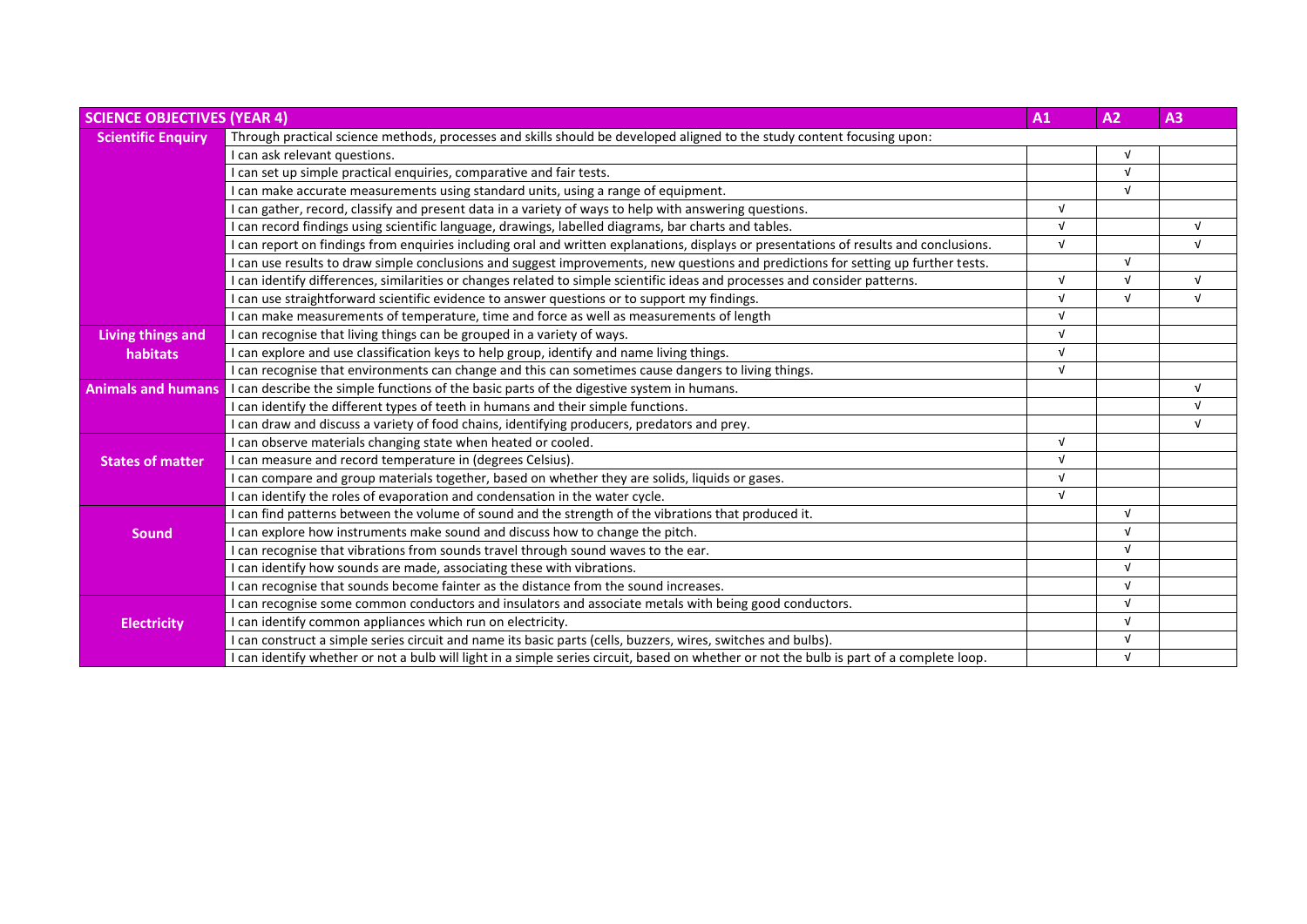| <b>SCIENCE OBJECTIVES (YEAR 5)</b> |                                                                                                                                          | A1         | A2           | A3         |
|------------------------------------|------------------------------------------------------------------------------------------------------------------------------------------|------------|--------------|------------|
| <b>Scientific Enquiry</b>          | Through practical science methods, processes and skills should be developed aligned to the study content focusing upon:                  |            |              |            |
|                                    | I can plan enquiries, including recognising and controlling variables where necessary.                                                   | $\sqrt{ }$ | $\sqrt{ }$   |            |
|                                    | I can take measurements, using a range of scientific equipment, with increasing accuracy and precision.                                  | $\sqrt{ }$ | $\mathbf{v}$ |            |
|                                    | I can record data and results using scientific diagrams and labels, classification keys, tables, bar and line graphs and models.         | $\sqrt{ }$ |              |            |
|                                    | I can report findings from enquiries, including oral and written explanations of results and conclusions.                                | $\sqrt{ }$ | $\sqrt{ }$   | $\sqrt{ }$ |
|                                    | I can present findings in written form, displays and other presentations.                                                                | $\sqrt{ }$ | $\sqrt{ }$   | $\sqrt{ }$ |
|                                    | I can use test results to make predictions to set up further comparative and fair tests.                                                 |            | $\sqrt{ }$   |            |
|                                    | I can use simple models to describe scientific ideas.                                                                                    | $\sqrt{ }$ | $\sqrt{ }$   | $\sqrt{ }$ |
|                                    | I can identify scientific evidence that has been used to support or refute ideas or arguments.                                           |            |              | $\sqrt{ }$ |
| <b>Living things and</b>           | I can describe the life process of reproduction in some plants, including sexual and asexual reproduction.                               | $\sqrt{ }$ |              |            |
| their habitats                     | I can describe the life process of reproduction in some animals.                                                                         | $\sqrt{ }$ |              |            |
|                                    | I can describe the differences in the life cycles of a mammal, an amphibian, an insect and a bird.                                       | $\sqrt{ }$ |              |            |
| <b>Animals and</b>                 | I can describe the changes as humans develop to old age.                                                                                 |            |              | $\sqrt{ }$ |
| <b>Humans</b>                      |                                                                                                                                          |            |              |            |
|                                    | I can understand that some materials will dissolve in liquid to form a solution and describe how to recover a substance from a solution. | $\sqrt{ }$ |              |            |
|                                    | I can use knowledge of solids, liquids and gases to decide how materials might be separated (including filtering, sieving and            | $\sqrt{ }$ |              |            |
| <b>Properties and</b>              | evaporating).                                                                                                                            |            |              |            |
| changes of materials               | I can explain that some changes result in the formation of new materials and that this kind of change is not usually reversible.         | $\sqrt{ }$ |              |            |
|                                    | I can give reasons based on evidence from testing, for the uses of everyday materials.                                                   | $\sqrt{ }$ |              |            |
|                                    | I can demonstrate that dissolving, mixing and changes of state are reversible changes.                                                   | $\sqrt{ }$ |              |            |
|                                    | I can compare and group together materials by their properties (including harness, solubility, transparency, conductivity and response   | $\sqrt{ }$ |              |            |
|                                    | to magnets).                                                                                                                             |            |              |            |
|                                    | I can describe the movement of the Moon relative to the Earth.                                                                           |            | $\sqrt{ }$   |            |
| <b>Earth and space</b>             | I can describe the Sun, Earth and moon as approximately spherical bodies.                                                                |            | $\sqrt{ }$   |            |
|                                    | I can describe the movement of the Earth, and other planets, relative to the Sun in the solar system.                                    |            | $\sqrt{ }$   |            |
|                                    | I can use the idea of the Earth's rotation to explain day and night and the apparent movement of the Sun across the sky.                 |            | $\sqrt{ }$   |            |
|                                    | I can explain that unsupported objects fall towards the Earth because of the force of gravity.                                           |            | $\sqrt{ }$   |            |
| <b>Forces</b>                      | I can identify the effects of air resistance, water resistance and friction.                                                             |            | $\sqrt{ }$   |            |
|                                    | I can recognise that some mechanisms (including levers, pulleys and gears) allow a smaller force to have a greater effect.               |            | $\sqrt{ }$   |            |